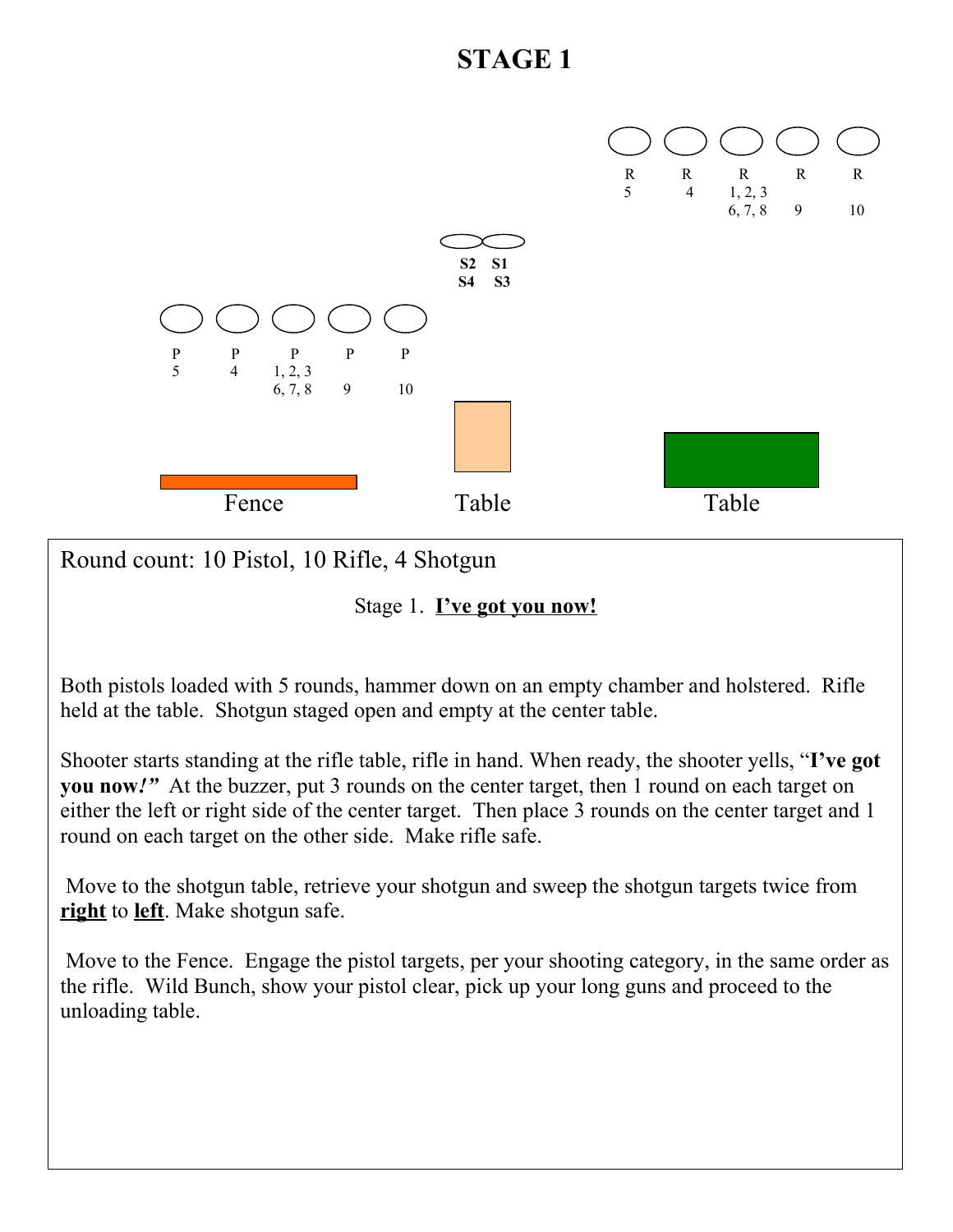

Round count: 10 Pistol, 10 Rifle, 4 Shotgun

#### Stage 2. **I'm pretty quick myself!**

Both pistols loaded with 5 rounds, hammer down on an empty chamber and holstered. Rifle staged at the table. Shotgun staged open and empty at the center table.

Shooter starts standing at the rifle table, both hands touching their rifle, rifle must remain flat on the table. When ready, the shooter yells, "**I'm pretty quick myself!***"* At the buzzer, pick up the rifle and beginning on either end, engage the targets in a 2, 1, 4, 1, 2 sweep. Make rifle safe.

 Move to the shotgun table, retrieve your shotgun and sweep the shotgun targets twice from **right** to **left**. Make shotgun safe.

 Move to the Fence. Engage the pistol targets, per your shooting category, in the same order as the rifle (does not have to mirror). Wild Bunch, show your pistol clear, pick up your long guns and proceed to the unloading table.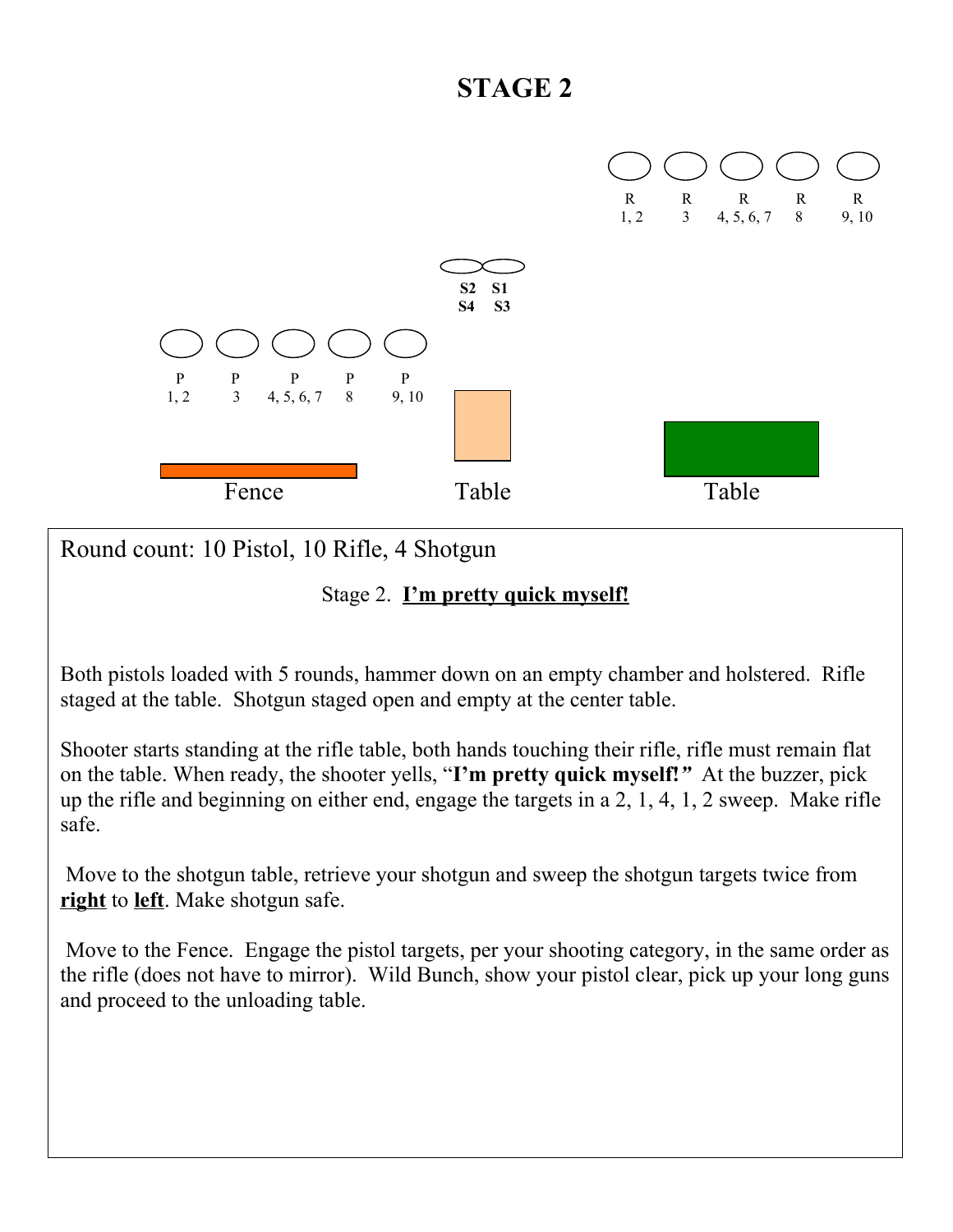

Round count: 10 Pistol, 10 Rifle, 4 Shotgun

Stage 3. **Draw!**

Both pistols loaded with 5 rounds, hammer down on an empty chamber and holstered. Rifle staged on the table. Shotgun staged open and empty at the center table.

Shooter starts standing at the fence, with both hands touching their gun butts. When ready, the shooter yells, "**Draw!***"* At the buzzer engage the targets per your shooting category by putting 2 rounds on an inside target and 3 rounds on an outside target. Then repeat using the other targets. Wild Bunch, place your open and empty pistol on the table provided.

From the rifle table, engage the rifle targets, in the same order as the pistols. Make rifle safe.

Move to the shotgun table, retrieve your shotgun and sweep the shotgun targets twice from **right** to **left**.

Pick up your long guns and proceed to the unloading table.